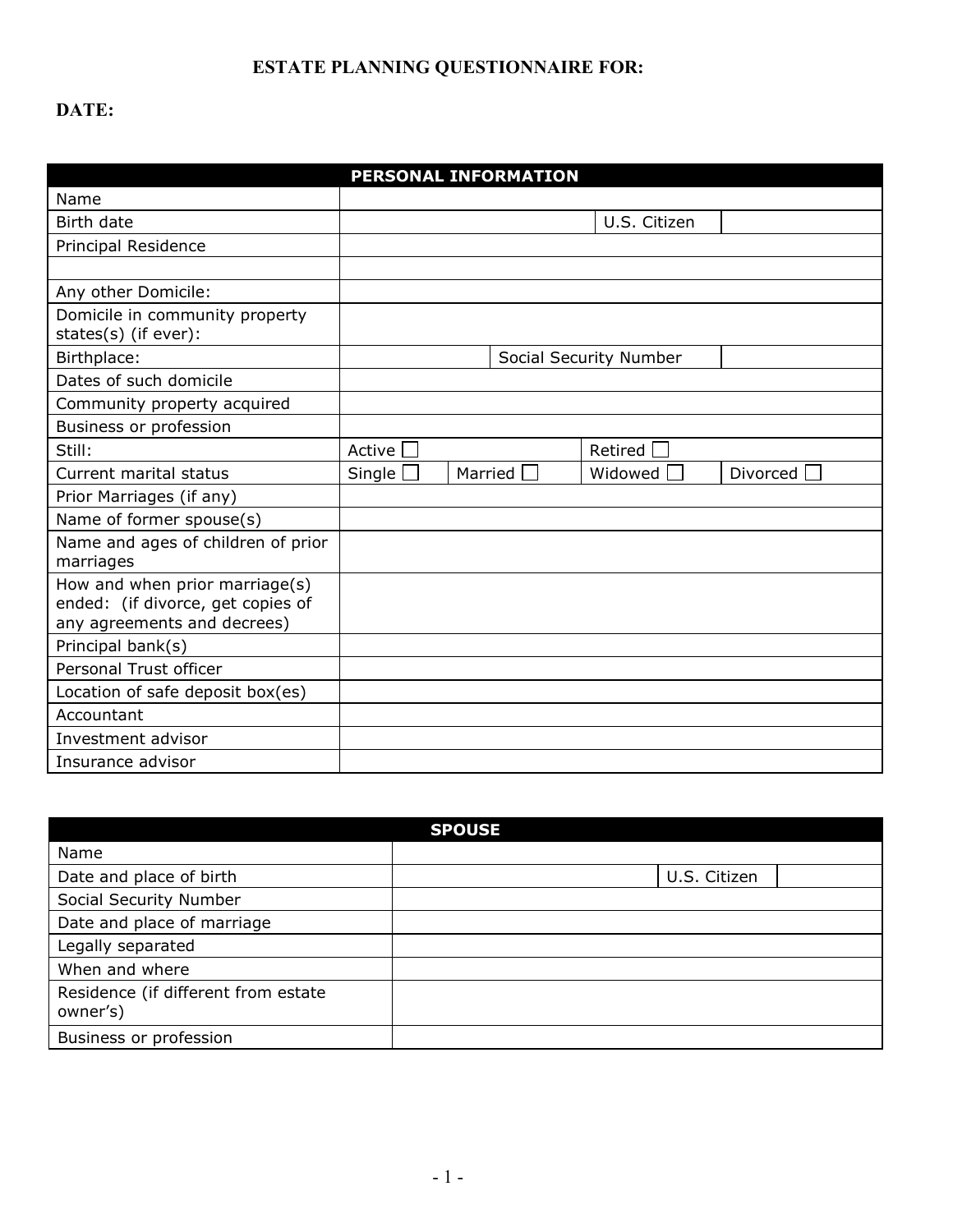| <b>CHILDREN AND GRANDCHILDREN</b>                                                                                         |            |              |          |                |  |  |
|---------------------------------------------------------------------------------------------------------------------------|------------|--------------|----------|----------------|--|--|
| (Designate which children or grandchildren, if any, are adopted, are stepchildren or are children of a<br>prior marriage) |            |              |          |                |  |  |
| Name                                                                                                                      | Birth date | Relationship | Domicile | Name of Spouse |  |  |
|                                                                                                                           |            |              |          |                |  |  |
|                                                                                                                           |            |              |          |                |  |  |
|                                                                                                                           |            |              |          |                |  |  |
|                                                                                                                           |            |              |          |                |  |  |
|                                                                                                                           |            |              |          |                |  |  |
|                                                                                                                           |            |              |          |                |  |  |
|                                                                                                                           |            |              |          |                |  |  |

| WHO WILL BENEFIT UNDER WILL |         |     |                                       |  |  |
|-----------------------------|---------|-----|---------------------------------------|--|--|
| Name                        | Address | Age | Status (e.g. child, friend, employee) |  |  |
|                             |         |     |                                       |  |  |
|                             |         |     |                                       |  |  |
|                             |         |     |                                       |  |  |
|                             |         |     |                                       |  |  |
|                             |         |     |                                       |  |  |
|                             |         |     |                                       |  |  |
|                             |         |     |                                       |  |  |

| <b>FIDUCIARIES</b>            |  |  |  |  |  |
|-------------------------------|--|--|--|--|--|
| Executor(s)                   |  |  |  |  |  |
| Name                          |  |  |  |  |  |
| Address                       |  |  |  |  |  |
| Successor(s)                  |  |  |  |  |  |
| Name                          |  |  |  |  |  |
| Address                       |  |  |  |  |  |
| Trustee(s)                    |  |  |  |  |  |
| Name                          |  |  |  |  |  |
| Address                       |  |  |  |  |  |
| Successor(s)                  |  |  |  |  |  |
| Name                          |  |  |  |  |  |
| Address                       |  |  |  |  |  |
| <b>Children's Guardian(s)</b> |  |  |  |  |  |
| Name                          |  |  |  |  |  |
| Address                       |  |  |  |  |  |
| Successor(s)                  |  |  |  |  |  |
| Name                          |  |  |  |  |  |
| Address                       |  |  |  |  |  |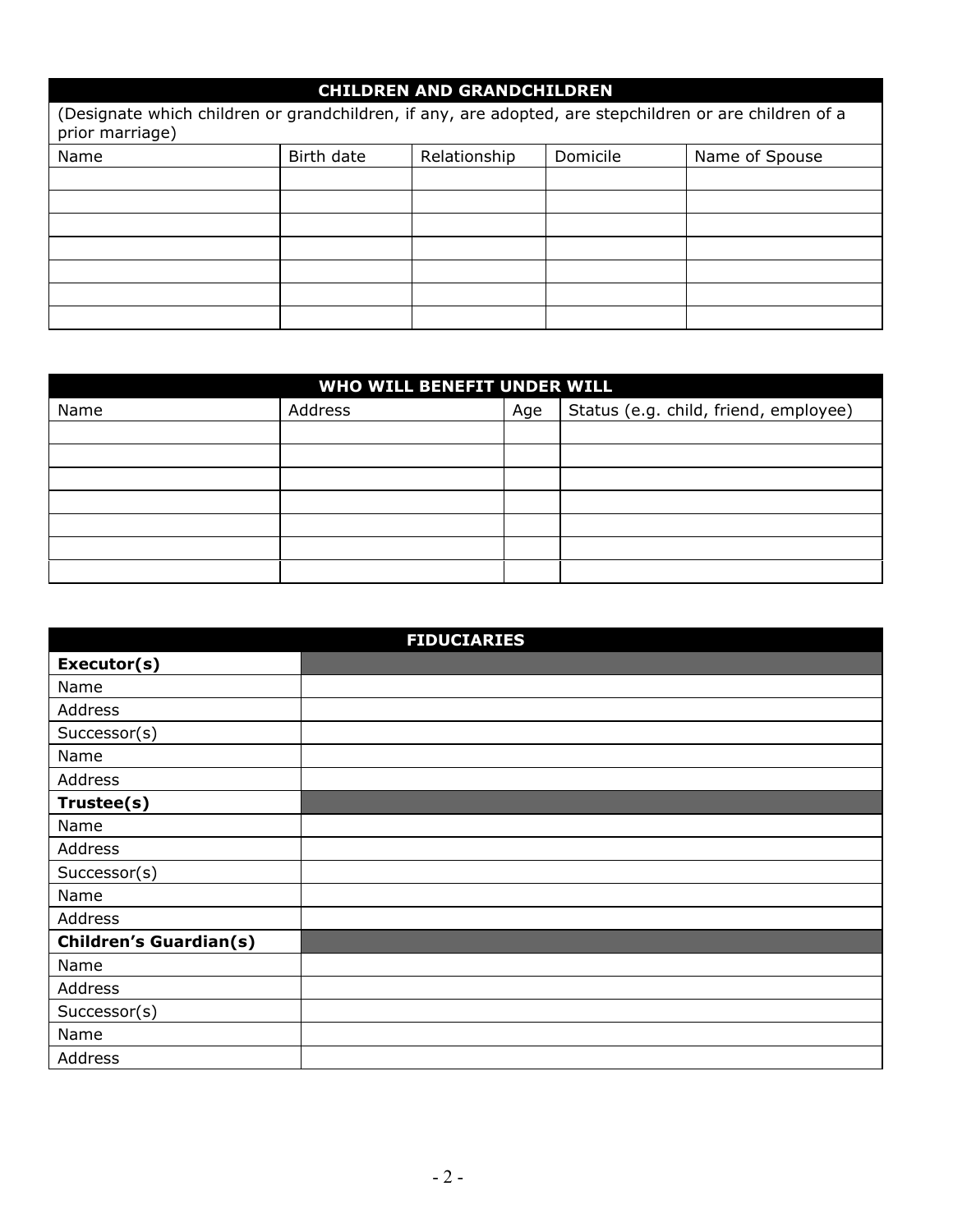| <b>GIFTS MADE DURING LIFE</b><br>(obtain copies of instruments of transfer and gift tax returns) |  |  |  |  |  |
|--------------------------------------------------------------------------------------------------|--|--|--|--|--|
| Donee                                                                                            |  |  |  |  |  |
| Date of Gift                                                                                     |  |  |  |  |  |
| Type of property given                                                                           |  |  |  |  |  |
| Date of gift value                                                                               |  |  |  |  |  |
| Outright or trust gift                                                                           |  |  |  |  |  |
| Was gift split with spouse? If yes, who paid gift tax?                                           |  |  |  |  |  |

| <b>FINANCIAL INFORMATION</b>                      |                         |                      |                |                   |              |       |
|---------------------------------------------------|-------------------------|----------------------|----------------|-------------------|--------------|-------|
| A. REAL ESTATE (including condominium, apartment) |                         |                      |                |                   |              |       |
| Date                                              | Cost                    | Current<br>Mortgages | Net<br>Current | Date<br>Purchased | Improvements | Value |
| Description or Address:                           |                         |                      |                |                   |              |       |
|                                                   |                         |                      |                |                   |              |       |
| Description or Address:                           |                         |                      |                |                   |              |       |
|                                                   |                         |                      |                |                   |              |       |
| Description or Address:                           |                         |                      |                |                   |              |       |
|                                                   |                         |                      |                |                   |              |       |
|                                                   | Description or Address: |                      |                |                   |              |       |
|                                                   |                         |                      |                |                   |              |       |
| Description or Address:                           |                         |                      |                |                   |              |       |
|                                                   |                         |                      |                |                   |              |       |
| Description or Address:                           |                         |                      |                |                   |              |       |
|                                                   |                         |                      |                |                   |              |       |

# **B. STOCKS AND BONDS**

| Name     | Type of<br><b>Business</b> | Date Acquired | Original Cost | # of Shares | <b>Current Market</b><br>Value |  |  |
|----------|----------------------------|---------------|---------------|-------------|--------------------------------|--|--|
|          |                            |               |               |             |                                |  |  |
| Address: |                            |               |               |             |                                |  |  |
|          |                            |               |               |             |                                |  |  |
| Address: |                            |               |               |             |                                |  |  |
|          |                            |               |               |             |                                |  |  |
| Address: |                            |               |               |             |                                |  |  |
|          |                            |               |               |             |                                |  |  |
| Address: |                            |               |               |             |                                |  |  |
|          |                            |               |               |             |                                |  |  |
| Address: |                            |               |               |             |                                |  |  |

## **C. U.S. government bonds (e.g., Series "E" or "EE" bonds)**

| -- ----    |            |            |                      |  |  |  |
|------------|------------|------------|----------------------|--|--|--|
| Payable on | Face Value | Issue Date | <b>Current Value</b> |  |  |  |
| Death to   |            |            |                      |  |  |  |
|            |            |            |                      |  |  |  |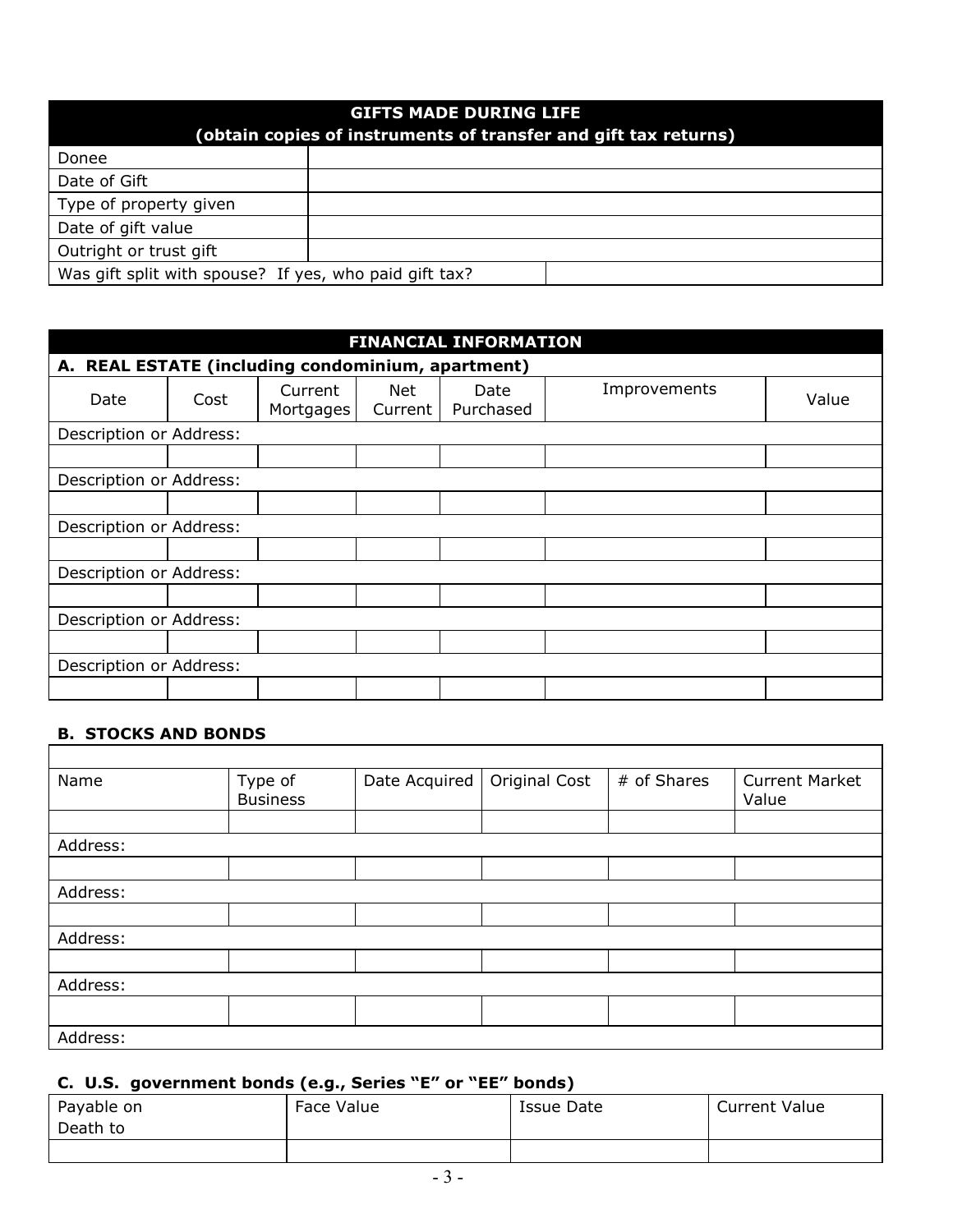| <b>FINANCIAL INFORMATION</b> |  |  |  |  |  |
|------------------------------|--|--|--|--|--|
|                              |  |  |  |  |  |
|                              |  |  |  |  |  |

#### **D. CASH**

| Name & Address<br>Of Bank | <b>Account Number</b> | Checking or Savings | <b>Trust Account Beneficiary</b> |
|---------------------------|-----------------------|---------------------|----------------------------------|
|                           |                       |                     |                                  |
|                           |                       |                     |                                  |
|                           |                       |                     |                                  |
|                           |                       |                     |                                  |
|                           |                       |                     |                                  |
|                           |                       |                     |                                  |
|                           |                       |                     |                                  |
|                           |                       |                     |                                  |

#### **E. MORTGAGES AND PROMISSORY NOTES**

| Name of Mortgagor or<br>Creditor | Unpaid Face Value | Repayment Balance | <b>Interest Terms Rate</b> |
|----------------------------------|-------------------|-------------------|----------------------------|
|                                  |                   |                   |                            |
|                                  |                   |                   |                            |
|                                  |                   |                   |                            |
|                                  |                   |                   |                            |
|                                  |                   |                   |                            |
|                                  |                   |                   |                            |
|                                  |                   |                   |                            |
|                                  |                   |                   |                            |
|                                  |                   |                   |                            |

### **F. LIFE INSURANCE**

| Company                | Policy<br>Number  | Name of Insured   |                   | <b>Current Beneficiary</b> | Date |
|------------------------|-------------------|-------------------|-------------------|----------------------------|------|
|                        |                   |                   |                   |                            |      |
| Face Amount of Policy: |                   |                   |                   | Death/Loan Value:          |      |
|                        |                   |                   |                   |                            |      |
| Face Amount of Policy: |                   |                   | Death/Loan Value: |                            |      |
|                        |                   |                   |                   |                            |      |
| Face Amount of Policy: |                   |                   | Death/Loan Value: |                            |      |
|                        |                   |                   |                   |                            |      |
| Face Amount of Policy: | Death/Loan Value: |                   |                   |                            |      |
|                        |                   |                   |                   |                            |      |
| Face Amount of Policy: |                   | Death/Loan Value: |                   |                            |      |

## **G. GENERAL POWERS OF APPOINTMENT**

| Instrument conferring Power created | Date power subject to power | Value of property |
|-------------------------------------|-----------------------------|-------------------|
|                                     |                             |                   |
|                                     |                             |                   |
|                                     |                             |                   |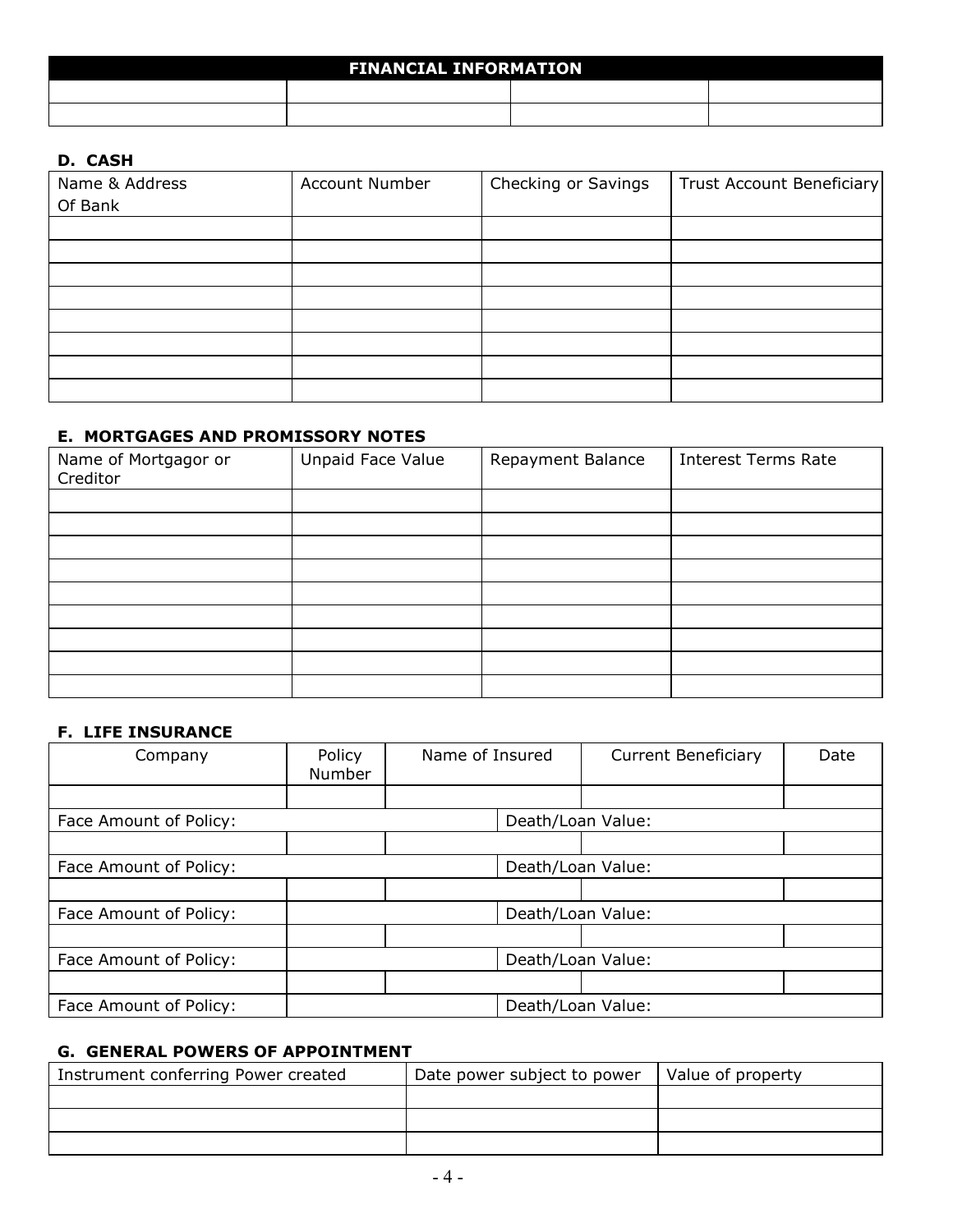#### **H. ANNUITIES AND DEATH BENEFITS (Include Keogh plans and IRAs) (get copies of contracts, plans, etc.)**

| Annuity or Lump sum<br>Type of Plan | Estate Designated Owner's<br>Payment | Beneficiary | Approx.<br>Contribution | Value |
|-------------------------------------|--------------------------------------|-------------|-------------------------|-------|
|                                     |                                      |             |                         |       |
|                                     |                                      |             |                         |       |
|                                     |                                      |             |                         |       |
|                                     |                                      |             |                         |       |
|                                     |                                      |             |                         |       |
|                                     |                                      |             |                         |       |
|                                     |                                      |             |                         |       |

| <b>ASSETS: DESCRIPTION OF ALL ASSETS</b><br>(To avoid confusion at a later date, describe each item as clearly as<br>possible.) | <b>Current Fair Market</b><br><b>Value</b> |
|---------------------------------------------------------------------------------------------------------------------------------|--------------------------------------------|
| Cash (on hand)                                                                                                                  |                                            |
| Cash (in banks/credit unions)(From List Above)                                                                                  |                                            |
| Other Cash:                                                                                                                     |                                            |
| Stocks/Bonds (From List Above)                                                                                                  |                                            |
| Other Stocks and Bonds                                                                                                          |                                            |
| Notes (money owed to you in writing)                                                                                            |                                            |
|                                                                                                                                 |                                            |
|                                                                                                                                 |                                            |
| Money owed to you (not evidenced by a note)                                                                                     |                                            |
|                                                                                                                                 |                                            |
|                                                                                                                                 |                                            |
| Real estate: (From List Above)                                                                                                  |                                            |
| (Other)                                                                                                                         |                                            |
| <b>Business Interests</b>                                                                                                       |                                            |
| Automobiles                                                                                                                     |                                            |
|                                                                                                                                 |                                            |
|                                                                                                                                 |                                            |
| <b>Boats</b>                                                                                                                    |                                            |
| Other vehicles                                                                                                                  |                                            |
|                                                                                                                                 |                                            |
| Retirement plans (Profit Sharing, Pension, IRA, 401(k)s, etc.)                                                                  |                                            |
|                                                                                                                                 |                                            |
|                                                                                                                                 |                                            |
| Furniture & furnishings in home                                                                                                 |                                            |
|                                                                                                                                 |                                            |
| Furniture & furnishings elsewhere                                                                                               |                                            |
|                                                                                                                                 |                                            |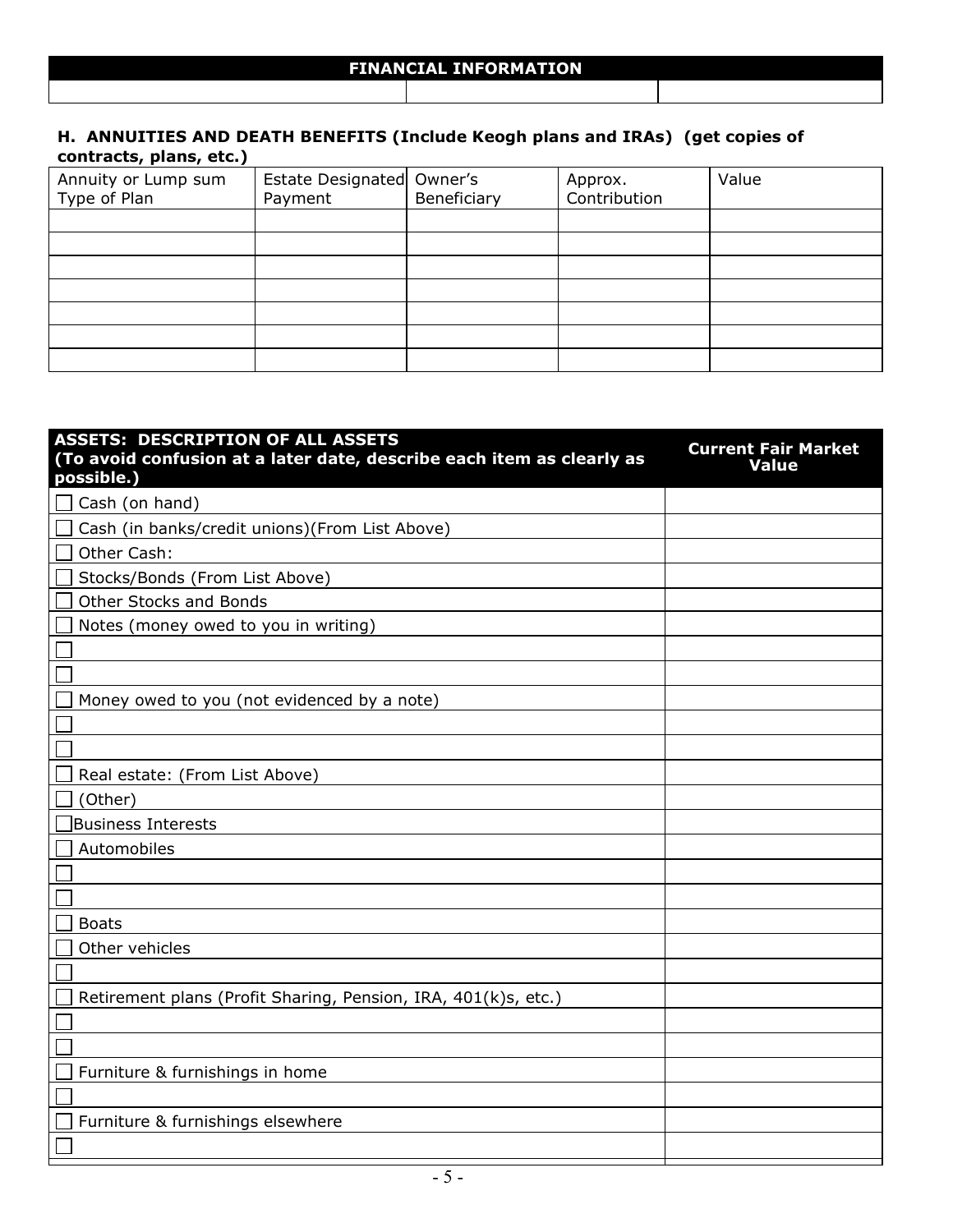| <b>ASSETS: DESCRIPTION OF ALL ASSETS</b><br>(To avoid confusion at a later date, describe each item as clearly as | <b>Current Fair Market</b><br><b>Value</b> |
|-------------------------------------------------------------------------------------------------------------------|--------------------------------------------|
| possible.)                                                                                                        |                                            |
| Collectibles                                                                                                      |                                            |
|                                                                                                                   |                                            |
| Jewelry                                                                                                           |                                            |
|                                                                                                                   |                                            |
| Life insurance (cash surrender value)                                                                             |                                            |
|                                                                                                                   |                                            |
| $\Box$ Sporting and entertainment (T.V., stereo, etc.) equipment                                                  |                                            |
|                                                                                                                   |                                            |
|                                                                                                                   |                                            |
|                                                                                                                   |                                            |
| Other assets                                                                                                      |                                            |
|                                                                                                                   |                                            |
|                                                                                                                   |                                            |
|                                                                                                                   |                                            |
|                                                                                                                   |                                            |
|                                                                                                                   |                                            |
| <b>Total Assets</b>                                                                                               |                                            |

| LIABILITIES AND (To avoid confusion at a<br>later date, describe each item as clearly as<br>possible.) | <b>Monthly</b><br><b>Payment</b> | <b>Current Amount</b><br><b>Owed</b> |
|--------------------------------------------------------------------------------------------------------|----------------------------------|--------------------------------------|
| Mortgages on real estate: (Home)                                                                       |                                  |                                      |
| (Other)                                                                                                |                                  |                                      |
|                                                                                                        |                                  |                                      |
| Charge/credit card accounts                                                                            |                                  |                                      |
|                                                                                                        |                                  |                                      |
|                                                                                                        |                                  |                                      |
|                                                                                                        |                                  |                                      |
|                                                                                                        |                                  |                                      |
|                                                                                                        |                                  |                                      |
| Auto Ioan                                                                                              |                                  |                                      |
| Auto Ioan                                                                                              |                                  |                                      |
| Bank/credit union loans                                                                                |                                  |                                      |
|                                                                                                        |                                  |                                      |
|                                                                                                        |                                  |                                      |
|                                                                                                        |                                  |                                      |
| Money you owe (not evidenced by a note)                                                                |                                  |                                      |
|                                                                                                        |                                  |                                      |
| Judgments                                                                                              |                                  |                                      |
|                                                                                                        |                                  |                                      |
| Other                                                                                                  |                                  |                                      |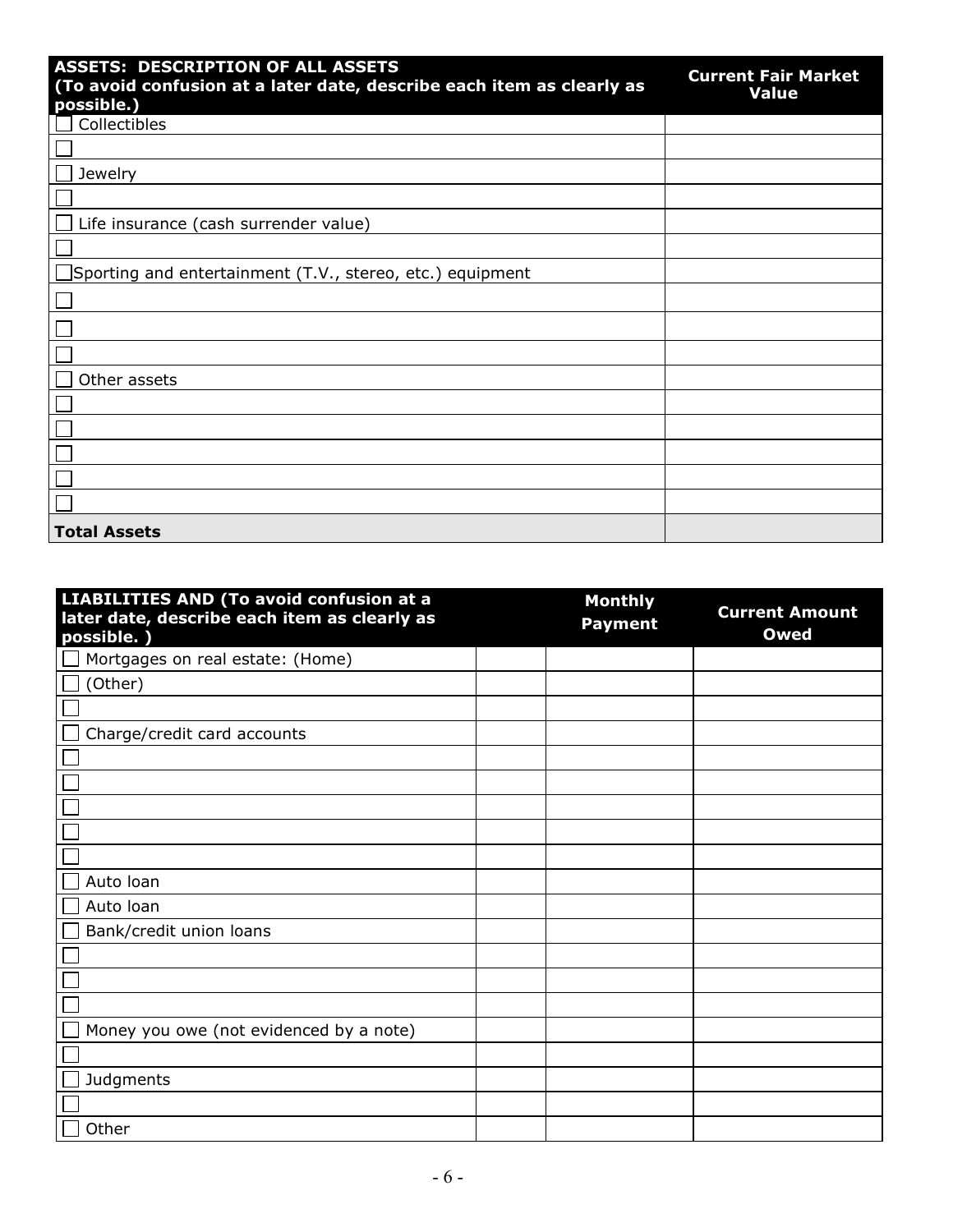| LIABILITIES AND (To avoid confusion at a<br>later date, describe each item as clearly as<br>possible.) | <b>Monthly</b><br><b>Payment</b> | <b>Current Amount</b><br>Owed |
|--------------------------------------------------------------------------------------------------------|----------------------------------|-------------------------------|
|                                                                                                        |                                  |                               |
|                                                                                                        |                                  |                               |
|                                                                                                        |                                  |                               |
| <b>Total Debts and Liabilities</b>                                                                     |                                  |                               |
|                                                                                                        |                                  |                               |
| <b>Summary of Assets and Liabilities</b>                                                               |                                  |                               |
| <b>Total Assets</b>                                                                                    |                                  |                               |
| Less Total Liabilities                                                                                 |                                  |                               |
| Net Worth                                                                                              |                                  |                               |

| <b>Account Number</b> | <b>Current Fair Market</b><br><b>Value</b> |
|-----------------------|--------------------------------------------|
|                       |                                            |
|                       |                                            |
|                       |                                            |
|                       |                                            |
|                       |                                            |
|                       |                                            |
|                       |                                            |
|                       |                                            |
|                       |                                            |
|                       |                                            |

| <b>Income of Husband (Monthly)</b> | <b>Monthly</b> | Yearly |
|------------------------------------|----------------|--------|
| Salary                             |                |        |
| <b>Dividends</b>                   |                |        |
| Rental Income                      |                |        |
| Notes Receivable                   |                |        |
| <b>Bonuses</b>                     |                |        |
| <b>Business</b>                    |                |        |
| Other                              |                |        |
| <b>Total Income</b>                |                |        |

| <b>Income of Wife</b> | <b>Monthly</b> | Yearly |
|-----------------------|----------------|--------|
| Salary                |                |        |
| Dividends             |                |        |
| Rental Income         |                |        |
| Notes Receivable      |                |        |
| <b>Business</b>       |                |        |
| <b>Bonuses</b>        |                |        |
| Other                 |                |        |
| <b>Total Income</b>   |                |        |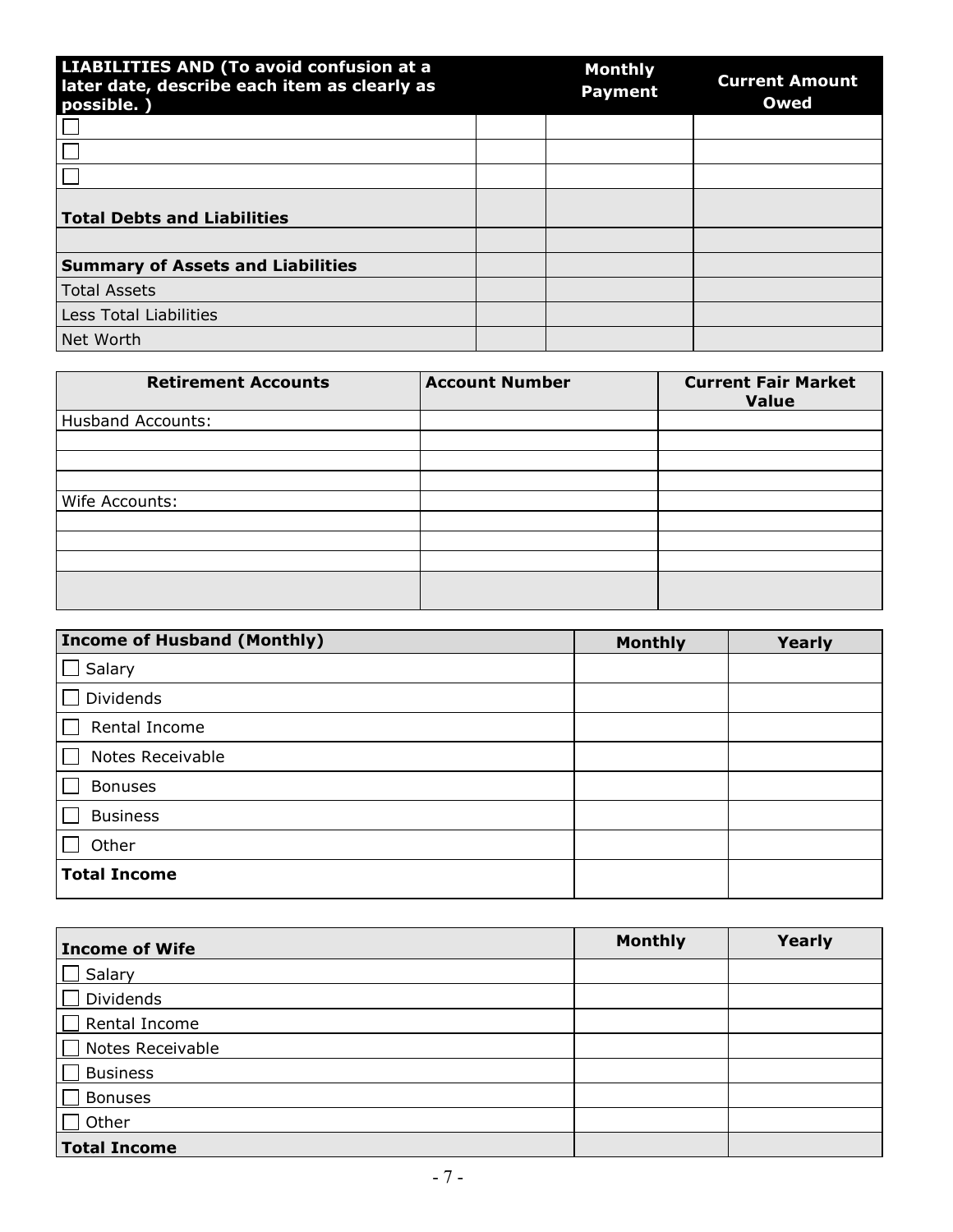|                                                     | <b>Worksheets</b>                                  |  |  |
|-----------------------------------------------------|----------------------------------------------------|--|--|
| (Who will receive your property)                    |                                                    |  |  |
| Do you want all property to go to                   | Yes If no please continue. If yes, stop.           |  |  |
| spouse, or if spouse not alive to your<br>children? |                                                    |  |  |
|                                                     |                                                    |  |  |
| Who is to receive home?                             |                                                    |  |  |
|                                                     | Describe who you desire to receive other property. |  |  |
| Name of Person to Receive Property                  | <b>Description of Property</b>                     |  |  |
|                                                     |                                                    |  |  |
|                                                     |                                                    |  |  |
|                                                     |                                                    |  |  |
|                                                     |                                                    |  |  |
|                                                     |                                                    |  |  |
|                                                     |                                                    |  |  |
|                                                     |                                                    |  |  |
|                                                     |                                                    |  |  |
|                                                     |                                                    |  |  |
|                                                     |                                                    |  |  |
|                                                     | Describe any other last wishes                     |  |  |
|                                                     |                                                    |  |  |
|                                                     |                                                    |  |  |
|                                                     |                                                    |  |  |
|                                                     |                                                    |  |  |
|                                                     |                                                    |  |  |
|                                                     |                                                    |  |  |
|                                                     |                                                    |  |  |
|                                                     |                                                    |  |  |
|                                                     |                                                    |  |  |
|                                                     |                                                    |  |  |
|                                                     |                                                    |  |  |
|                                                     |                                                    |  |  |
|                                                     |                                                    |  |  |
|                                                     |                                                    |  |  |
|                                                     |                                                    |  |  |
|                                                     |                                                    |  |  |
|                                                     |                                                    |  |  |
|                                                     |                                                    |  |  |
|                                                     |                                                    |  |  |
|                                                     |                                                    |  |  |
|                                                     |                                                    |  |  |
|                                                     |                                                    |  |  |
|                                                     |                                                    |  |  |
|                                                     |                                                    |  |  |